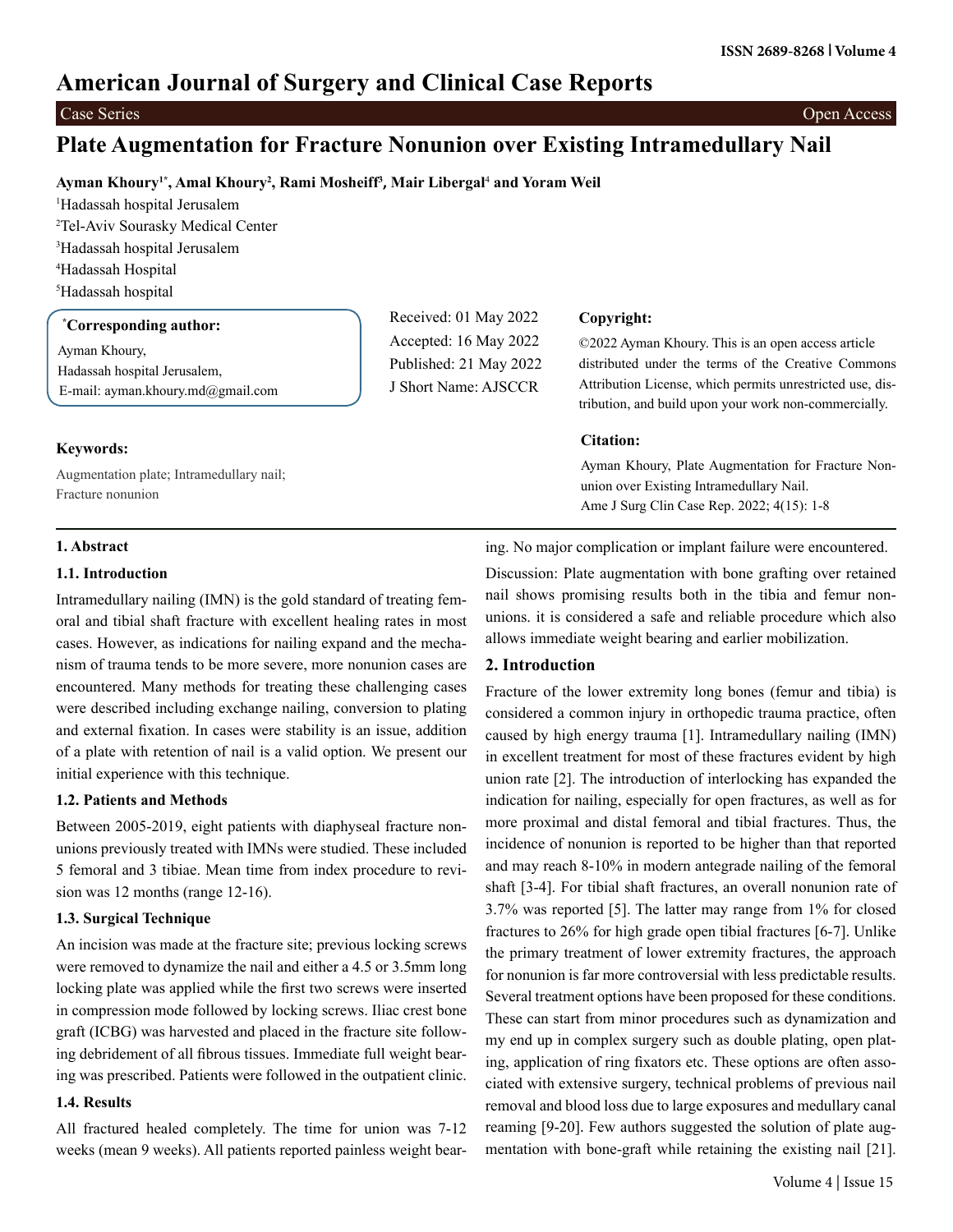ajsccr.org 2

This option carries the potential of increasing mechanical stability by neutralizing rotation while addressing biological issues with the application of autogenous bone graft. We present our experience of plate augmentation leaving the nail in situ for non-union of long bone shaft fracture.

### **3. Materials and Methods**

Study design: retrospective study, in an Academic Level I trauma center. Between 2005-2019 eight cases (five femora and three tibiae) of lower extremity nonunion after IMN's were treated using lateral plating and bone grafting. Average time from index surgery to revision was 12 months (range 12-16). All initial fractures were closed. Patients demographics, comorbidities, mechanism of injury, AO/OTA classification and previous implants are specified in (Table 1). Nonunion was defined by painful weight-bearing, lack of bony healing based on radiographs and CT scans. Patients were operated by fellowship trained trauma surgeons using the technique described below. Clinical and radiographic follow-up was done at our patient clinic at 6 weeks, 12 weeks, 6 months and one year postoperatively. Definition of bony union was painless weight bearing and bridging of 3 out of four cortices on plain films. In this series we have operated seven patients with augmentation plate and bone graft, one patient without bone graft.

**Table 1**: Patients demographics, comorbidities, mechanism of injury, AO/OTA classification and previous implants are specified in (Table 1).

| Case<br>number:         |    | Age   Comorbidities   Gender                        |                         | <b>AO/OTA</b><br>classification of injury         | Mechanism autologous Previous         | bone graft implants |                                                   | Time to the address<br><b>Time</b><br>the nonunion<br>to |                |                     |
|-------------------------|----|-----------------------------------------------------|-------------------------|---------------------------------------------------|---------------------------------------|---------------------|---------------------------------------------------|----------------------------------------------------------|----------------|---------------------|
|                         |    |                                                     |                         |                                                   |                                       |                     |                                                   | operatively                                              | union          | complication        |
| $\overline{\mathbf{1}}$ | 44 | $\boldsymbol{0}$                                    | $\mathbf M$             | A032A1                                            | <b>MVA</b>                            | yes                 | Femur<br>antegrade<br>IMN nail                    | 24 m                                                     | 9 <sub>m</sub> | Wound<br>dehiscence |
| $\overline{2}$          | 59 | Hypertension                                        | M                       | AO32B2                                            | Fall from<br>straits                  | yes                 | Femur IMN<br>antegrade nail                       | 3m                                                       | 12m            | $\boldsymbol{0}$    |
| $\overline{\mathbf{3}}$ | 85 | Osteoporosis<br>Diabetes<br>type 2,<br>Hypertension | $\overline{F}$          | AO32A3                                            | Fall at home yes                      |                     | PFNA and<br>bone grafting<br>due to bone<br>loss. | 24m                                                      | 12m            | $\boldsymbol{0}$    |
| $\vert 4$               | 21 | Inflammatory<br>bowel disease.                      | $\overline{M}$          | AO32A3                                            | <b>MVA</b>                            | yes                 | Femur<br>antegrade<br><b>IMN</b>                  | 24m                                                      | 9 <sub>m</sub> | $\boldsymbol{0}$    |
| $\vert$ 5               | 58 | $\vert 0 \vert$                                     | $\overline{\mathrm{F}}$ | AO42A3                                            | <b>MVA</b>                            | yes                 | IMN tibia                                         | 12m                                                      | 24             | $\boldsymbol{0}$    |
| $\vert 6 \vert$         | 33 | $\boldsymbol{0}$                                    | M                       | AO42C2                                            | <b>MVA</b>                            | yes                 | IMN tibia nail 6m                                 |                                                          | 3m             | $\boldsymbol{0}$    |
| $\boxed{7}$             | 24 | $\vert 0 \vert$                                     | $\mathbf M$             | AO42CB2                                           | Direct<br>trauma<br>(heavy<br>object) | yes                 | IMN tibia nail $6m$                               |                                                          | 6m             | $\boldsymbol{0}$    |
| $\vert 8$               | 63 | Heavy smoker.   F                                   |                         | Lewis and<br>Roraback<br>classification<br>type 2 | Fall at home no                       |                     | Retrograde<br>femur nail                          | 5m                                                       | 6m             | $\vert 0 \vert$     |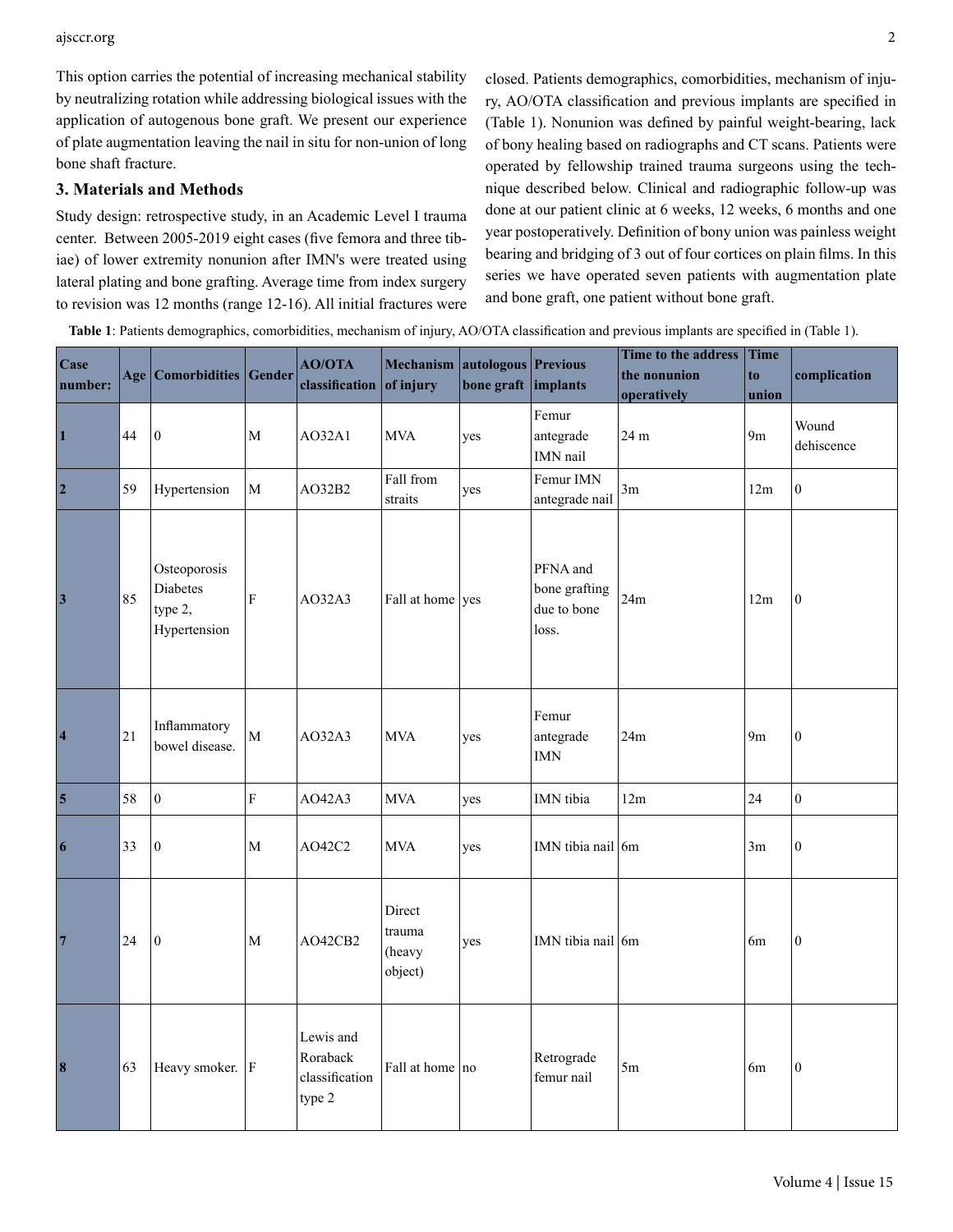ajsccr.org 3

#### **3.1. Surgical Technique**

Patients did not receive prophylactic antibiotic treatment prior to obtaining deep tissue biopsies for culture. First stage was removal of all previous locking bolts to allow fracture compression. The approach for the femoral shaft was lateral subvastus approach, in the tibial shaft an anterolateral approach was utilized. All fibrous tissues if existed were sharply excised from the fracture site until viable bone was reached. This tissues as well as bone biopsies were sent for gram stain and bacteriological cultures. In the femur, besides one case, a narrow 4.5 locking compression plate (Depuy-Synthes, Solothurn, Switzerland) while in the tibial shaft a 3.5 plate was used in most instances. One case required a wide 4.5 Plate placed on the tibia. The fractures were fixed in compression mode and locking were subsequently added. Subsequently, an Iliac crest bone graft (ICBG) was harvested and placed in the fracture

site following debridement of all fibrous tissues in all patients but one. Patients were instructed to weigh bear as tolerated following fracture fixation. Patients were kept in the hospital and received intravenous antibiotics until a final cultures results, usually within 96 hours were obtained. Patients were then seen in the outpatient clinic at 2 weeks and then x-rayed at, 6 weeks, 12 weeks, 6 months and one year postoperatively.

#### **4. Results**

All fractured was heal completely. The time for union 7-12 weeks (mean 9 weeks), all patients reported painless weight-bearing. Two patients out of nine patients (one femur, one tibia), required intravenous antibiotic treatment due to superficial wound infection. None of the patient required further surgical intervention. All the demonstrative cases are presented in [Figures and Cases].



**Case 1:** 44 years old male after a motor vehicle accident (MVA), operated with intramedullary nail for femur shaft fracture. After one years operated again due to nonunion by exchange nail, then due to resistant nonunion after two years we operated him with leaving the intramedullary nail in situ with adding an iliac bone graft and lateral compression plate due to nonunion of the fracture. With full union after 9 months. After 3 years from the first operation he had complicated with wound dehiscence treated with antibiotics.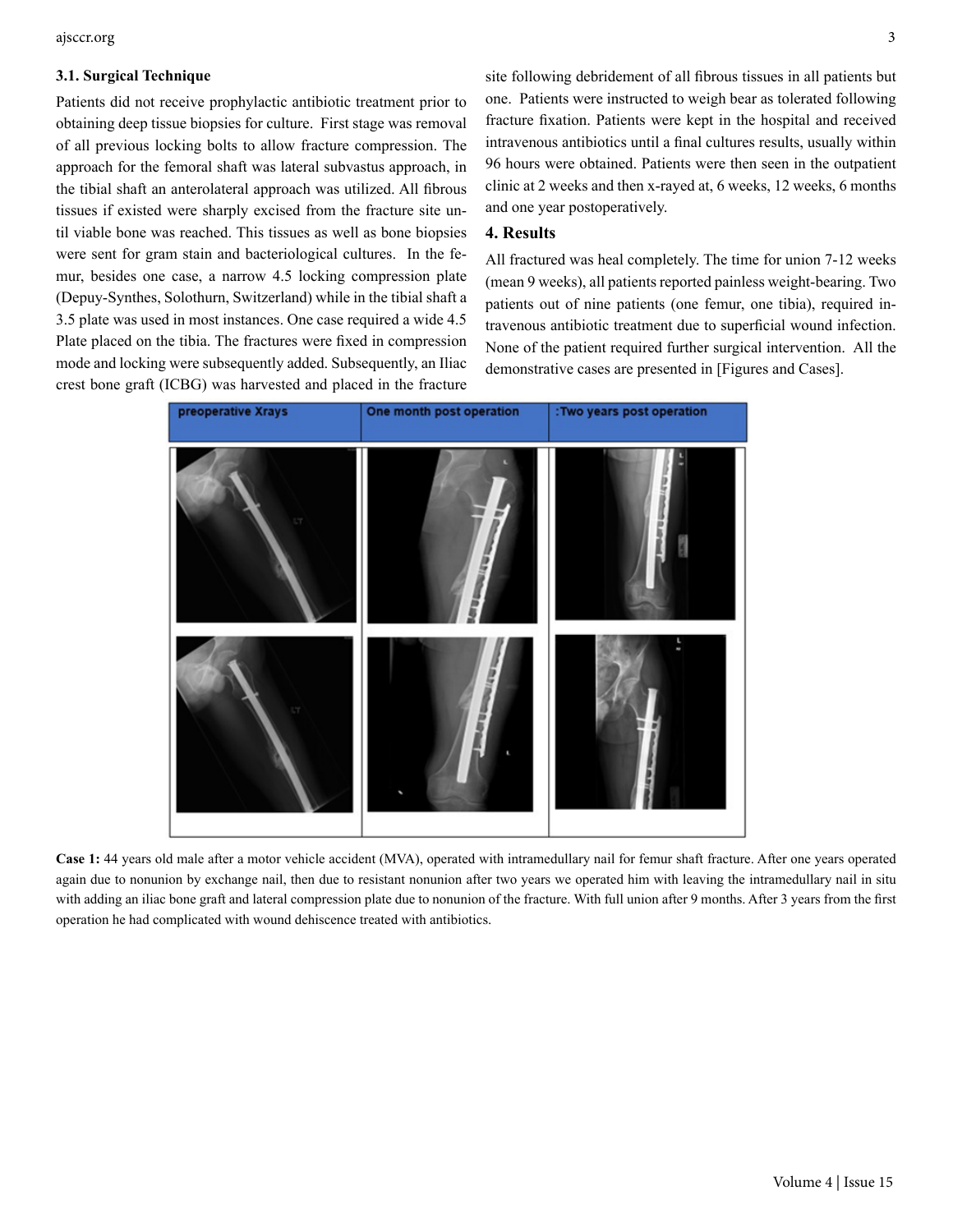

**Case 2:** 59 years old male, hypertension treated medically, after a femur shaft fracture due a fall from straits, operated with intramedullary nail, follow up after 2 months with malalignment thus operated again. after the second operation three month follow up x-ray shown nonunion fracture. thus, operated with changing the nail, iliac bone graft, Lateral compression plate was added.



**Case 3:** 85 years old women, medical history including osteoporosis treated with Fosalan, first admitted with subtrochanteric femur fracture treated with PFNA, after 1 month fall again and operated with Blade Plate, after 3 months falling again treated with PFNA and bone grafting and cerclage. after 2 years of follow up continue to have hip pain, x rays show nonunion of the subtrochanteric fracture. treated with iliac bone graft and lateral compression plate, with retention of the PFNA.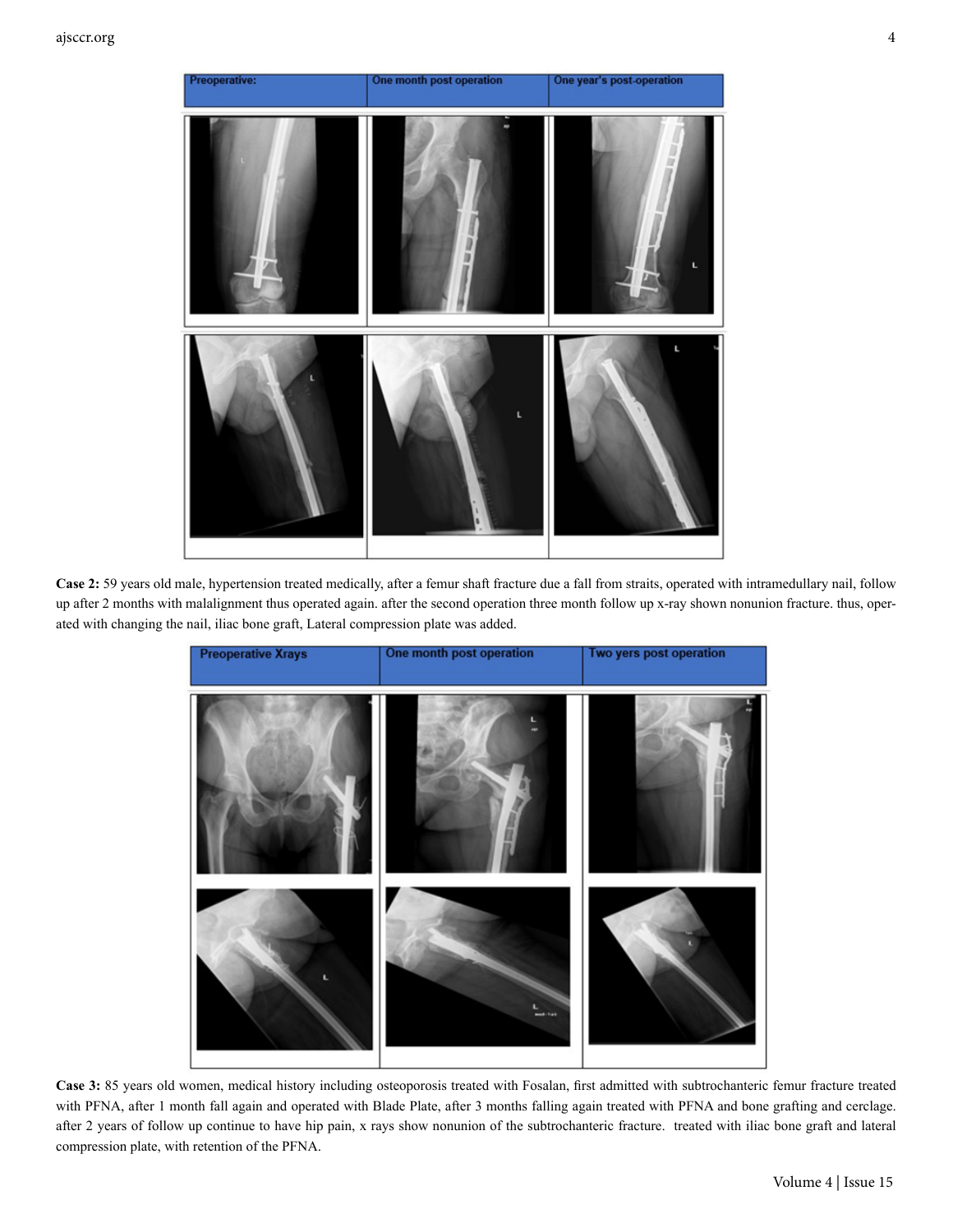

**Case 4:** 21 years old medical history with IBD using prednisone, after a motor vehicle accident, admitted with a femur shaft fracture operated using an intramedullary nail, after 1 year passed dynamization and IGNITE injection. 1 year follow up shows nonunion, thus operated with adding lateral compression plate and iliac bone graft.



**Case 5:** 58 years old female, after motor vehicle accident, admitted for nonunion of tibia shaft after 9 months, treated with augmentation medial shaft plate and iliac bone graft.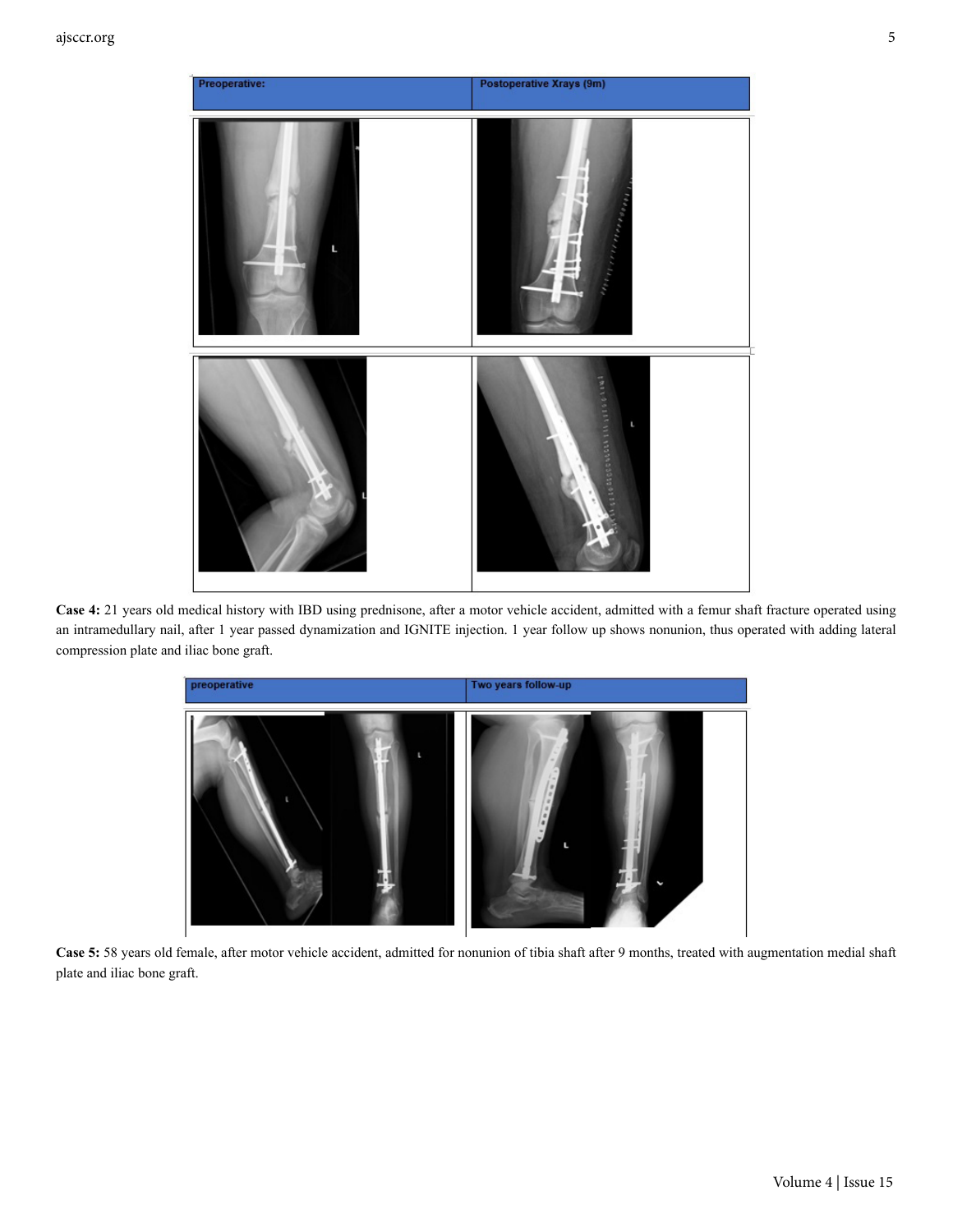

**Case 6:** 33-year-old healthy male. After a motor vehicle accident, suffer from multi fragment tibia shaft fracture, operated first using Intramedullary nail. After six months of follow-up still nonunion of the fracture site. We decided to re-operate with using an iliac bone graft and augmentation plate with retention of the nail.



**Case 7:** 24 years' healthy male, first admission due tibia shaft fracture after a heavy object fall on his leg, he passed intramedullary nail, at the 6-month follow-up the fracture site didn't union, we decide to re-operate him with iliac bone graft and augmentation plate with retention of the nail.



**Case 8:** A 63 years old female, heavy smoker, s/p total knee replacement, fall down at home and broken her distal femur shaft. Underwent a retrograde nail through the total knee, after 5 months in the routine clinical visit she still has pain and difficulty to ambulated. We rule out infection, her x-ray shows a nonunion.

So, we decide to keep the nail and to add an anatomical plate augmentation. With successful union after that.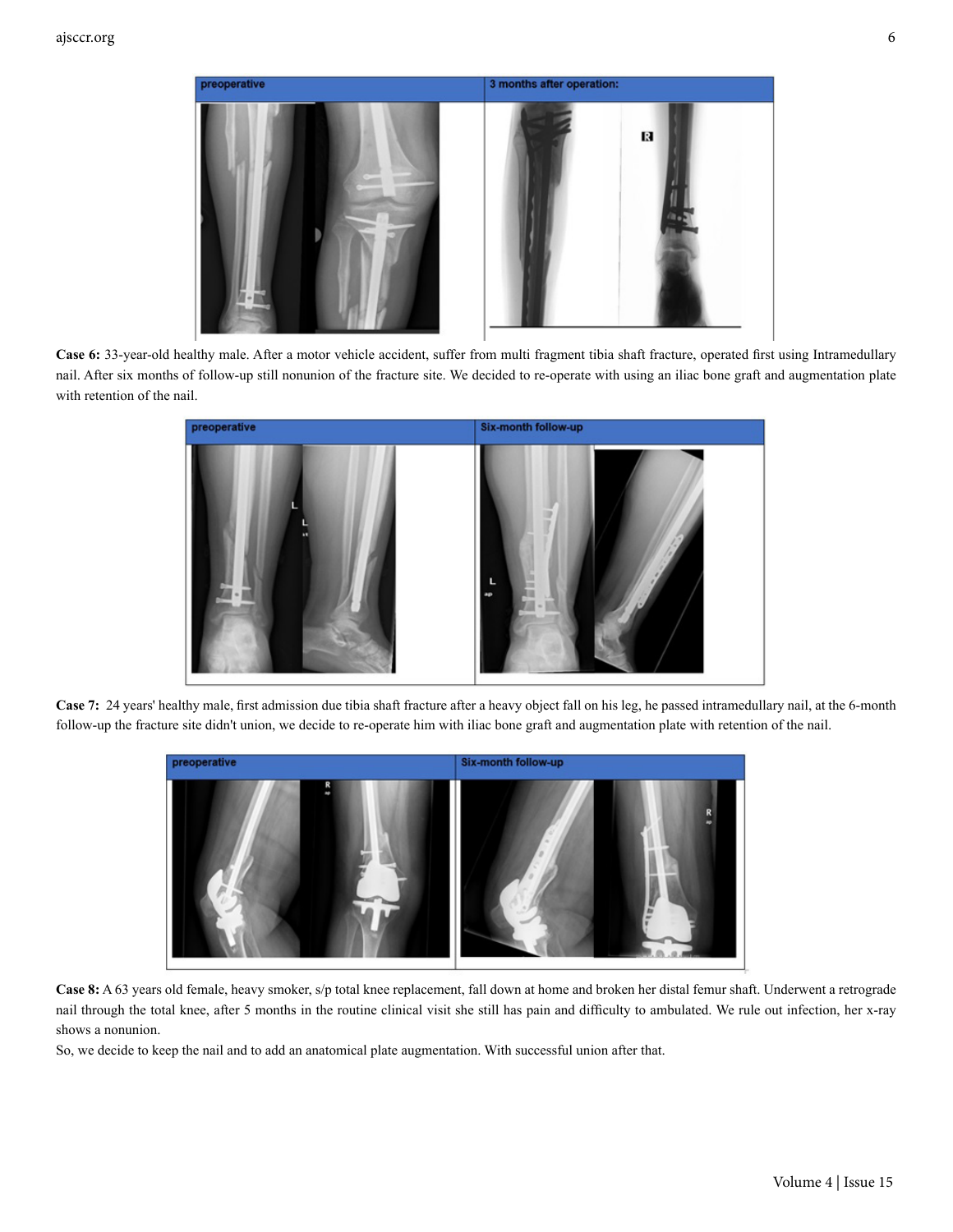#### **5. Discussion**

We presented a surgical technique of retaining a previous intramedullary nail while augmenting it with a side plate and bone graft. All our cases healed with just two minor complications. In most cases fracture types were simple (AO/OTA A types and one B type). Therefore, theoretically if a fracture gap persists, a high strain situation may impede fracture healing according to Perren's strain theory [22]. An addition of a rigid fixation such as a plate in conjunction with fracture compression or with filling of the gap with bone grafting may significantly reduce to strain across the fracture site and therefore progress to healing.

the use of intramedullary interlocking nail for the femoral/tibia shaft fracture is the treatment of choice, the known causes of failure include comminuted fracture pattern or significant displacement of fragments and mechanical factors (like small diameter of nail, insufficient locking) and malalignment of fragments.

Traditionally, they are various methods commonly used to treat nonunion after intramedullary nail that will be describe briefly below: Exchange nail is knowns to be the most acceptable and a common method of treatment for femoral nonunion [23]. The thicker nail provides better bending and rotational stability and the reaming of the canal promotes osteogenesis [24].one of the advantages of this procedure that's is closed and with fewer blood loss, but one of the limitation of this is we need a larger nail diameters that it's hard to achieve.However, the results of the union after exchange nailing vary, and high failure have been reported [25], and sometimes the technique is harder especially with titanium nail removal is more difficult, resulting in more longer surgical operation and more intraoperative bleeding . Also, the exchange nailing in comminuted and distal femur fractures is not advised as the nail does not provide adequate stability in the wide distal fragment [26].

1. Double plating approach is also a technique to approach the nonunion, but this approach also with high blood loss and technically more complicated surgery [27].

2. ilizarov's ring also described as a treatment with good results, however it is a long-time consuming surgery and associated with pin tract infection and malrotation [28].

3. Dynamization is more routinely done as it is simple, however the results unreliable. Also, it may lead to further instability of the fragment [29].

4. Removal of the nail and reduction of the fragments followed by fixation by conventional plate requires a long incision, extensive approach with significant soft tissue and vascular compromise, also its delays the rehabilitation as the removal of the nail causes increased bending forces on the plate with may lead to failure of the plate thus the weight bearing has to be protected [30]. One of the major advantages of the plate augmentation is that equally effective for proximal/middle/distal third long bones fractures.

also plate augmentation allows additional rotational stability at the fracture site, where the plate holds the fragments in place thus preventing their macro motion, it is important to notice that our plating technique was at the tension side because if the plate is applied to the compression (or concave) side of the bone it is highly likely to bend, fatigue and fail [31]. The advantage of leaving the nail in situ is that it helps in neutralizing the bending forces on the plate and maintaining alignment the fracture fragments furthermore, by these approaches we have changed a major difficult surgery and time consuming to a simpler surgery by retaining the nail. We published this series to publish our surgical technique in operating difficult nonunion long bones fracture, further research must be done to understand the exact mechanism and treatment.

#### **References**

- 1. [Neumann MV, Südkamp NP, Strohm PC. Management of femoral](https://pubmed.ncbi.nlm.nih.gov/25748658/) [shaft fractures. Acta Chir Orthop Traumatol Cech. 2015; 82\(1\): 22-](https://pubmed.ncbi.nlm.nih.gov/25748658/) [32.](https://pubmed.ncbi.nlm.nih.gov/25748658/)
- 2. [Winquist RA, Hansen ST, Jr, Clawson DK, Closed intramedullary](https://pubmed.ncbi.nlm.nih.gov/6707031/) [nailing of femoral fractures. A report of five hundred and twenty cas](https://pubmed.ncbi.nlm.nih.gov/6707031/)[es. J Bone Joint Surg Am. 1984; 66\(4\): 529-539.](https://pubmed.ncbi.nlm.nih.gov/6707031/)
- 3. [Lambiris E, Panagopoulos A, Zouboulis P. Current concepts: asep](https://pubmed.ncbi.nlm.nih.gov/26816142/)[tic nonunion of femoral shaft diaphysis. Eur J Trauma Emerg Surg.](https://pubmed.ncbi.nlm.nih.gov/26816142/)  [2007; 33\(2\): 120-134.](https://pubmed.ncbi.nlm.nih.gov/26816142/)
- 4. [Finkemeier C, Chapman M. Treatment of femoral diaphyseal non](https://pubmed.ncbi.nlm.nih.gov/11964654/)[unions. Clin Orthop. 2002; 398: 223-34.](https://pubmed.ncbi.nlm.nih.gov/11964654/)
- 5. [George W. intramedullary nailing in the treatment of femoral and](https://www.ncbi.nlm.nih.gov/pmc/articles/PMC2780677/) [tibial shaft fractures. Journal of orthopedic science. 2006; 11\(6\): 657-](https://www.ncbi.nlm.nih.gov/pmc/articles/PMC2780677/) [669.](https://www.ncbi.nlm.nih.gov/pmc/articles/PMC2780677/)
- 6. [Court-Brown C M, McQueen M M, Tornetta P. Trauma. Lippincott](https://www.ncbi.nlm.nih.gov/nlmcatalog/101258565)  [Williams & Willkins: Philadelphia. 2006.](https://www.ncbi.nlm.nih.gov/nlmcatalog/101258565)
- 7. [Court-Brown C, Aitken S A, Forward D, O'Toole R. The epidemiol](https://www.ncbi.nlm.nih.gov/pmc/articles/PMC5499337/)[ogy of adult fractures In: Rockwood and Green's fractures in adults.](https://www.ncbi.nlm.nih.gov/pmc/articles/PMC5499337/) [\(Eds. Bucholz RW, Court-Brown C, Heckman JD, Tornetta P\): Phili](https://www.ncbi.nlm.nih.gov/pmc/articles/PMC5499337/)[delphia, Lippincott Williams & Wilkins. 2009; 53-84.](https://www.ncbi.nlm.nih.gov/pmc/articles/PMC5499337/)
- 8. [Furlong AJ, Giannoudis PV, DeBoer P. Exchange nailing for femoral](https://pubmed.ncbi.nlm.nih.gov/10476292/) [shafts aseptic non-union. Injury. 1999; 30: 245-9.](https://pubmed.ncbi.nlm.nih.gov/10476292/)
- 9. [Banaszkiewicz P, Sabboubeh A, McLeod I. Femoral exchange nail](https://pubmed.ncbi.nlm.nih.gov/12719163/)[ing for aseptic non-union: not the end to all problems. Injury. 2003;](https://pubmed.ncbi.nlm.nih.gov/12719163/) [1812: 1-8.](https://pubmed.ncbi.nlm.nih.gov/12719163/)
- 10. [Wu CC, Shih C, Chen W. Effect of reaming bone grafting on treating](https://pubmed.ncbi.nlm.nih.gov/10447628/) [femoral shaft aseptic nonunion after plating. Arch Orthop Trauma](https://pubmed.ncbi.nlm.nih.gov/10447628/) [Surg. 1999; 119:303-7.](https://pubmed.ncbi.nlm.nih.gov/10447628/)
- 11. [Bellabarba C, Ricci W, Bolhofne rB. Results of indirect reduction](https://pubmed.ncbi.nlm.nih.gov/11371790/) [and plating of femoral shaft nonunions after intramedullary nailing.](https://pubmed.ncbi.nlm.nih.gov/11371790/) [J Orthop Trauma. 2001; 15: 254-63.](https://pubmed.ncbi.nlm.nih.gov/11371790/)
- 12. [Smith WR,Morgan SJ. Failure of internal fixation of the femoral](https://pubmed.ncbi.nlm.nih.gov/16455028/) [shaft. Tech Orthop. 2003; 17: 448-57.](https://pubmed.ncbi.nlm.nih.gov/16455028/)
- 13. [Pihlajamaki HK, Salminen ST, Bostman OM. The treatment of non](https://pubmed.ncbi.nlm.nih.gov/12142827/)[unions following intramedullary nailing of femoral shaft fractures. J](https://pubmed.ncbi.nlm.nih.gov/12142827/)  [Orthop Trauma. 2002; 16\(6\): 394-402.](https://pubmed.ncbi.nlm.nih.gov/12142827/)